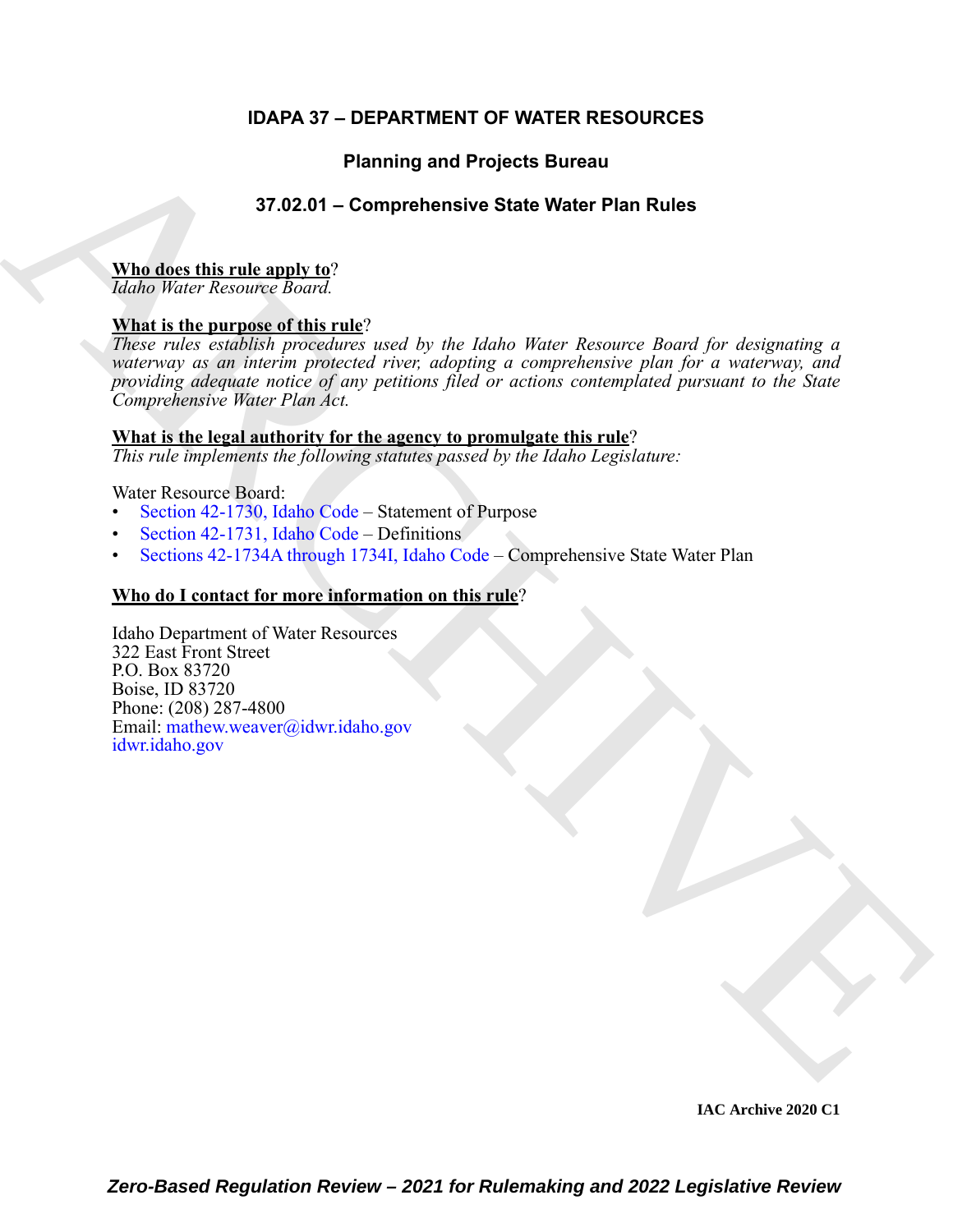# **Table of Contents**

## 37.02.01 - Comprehensive State Water Plan Rules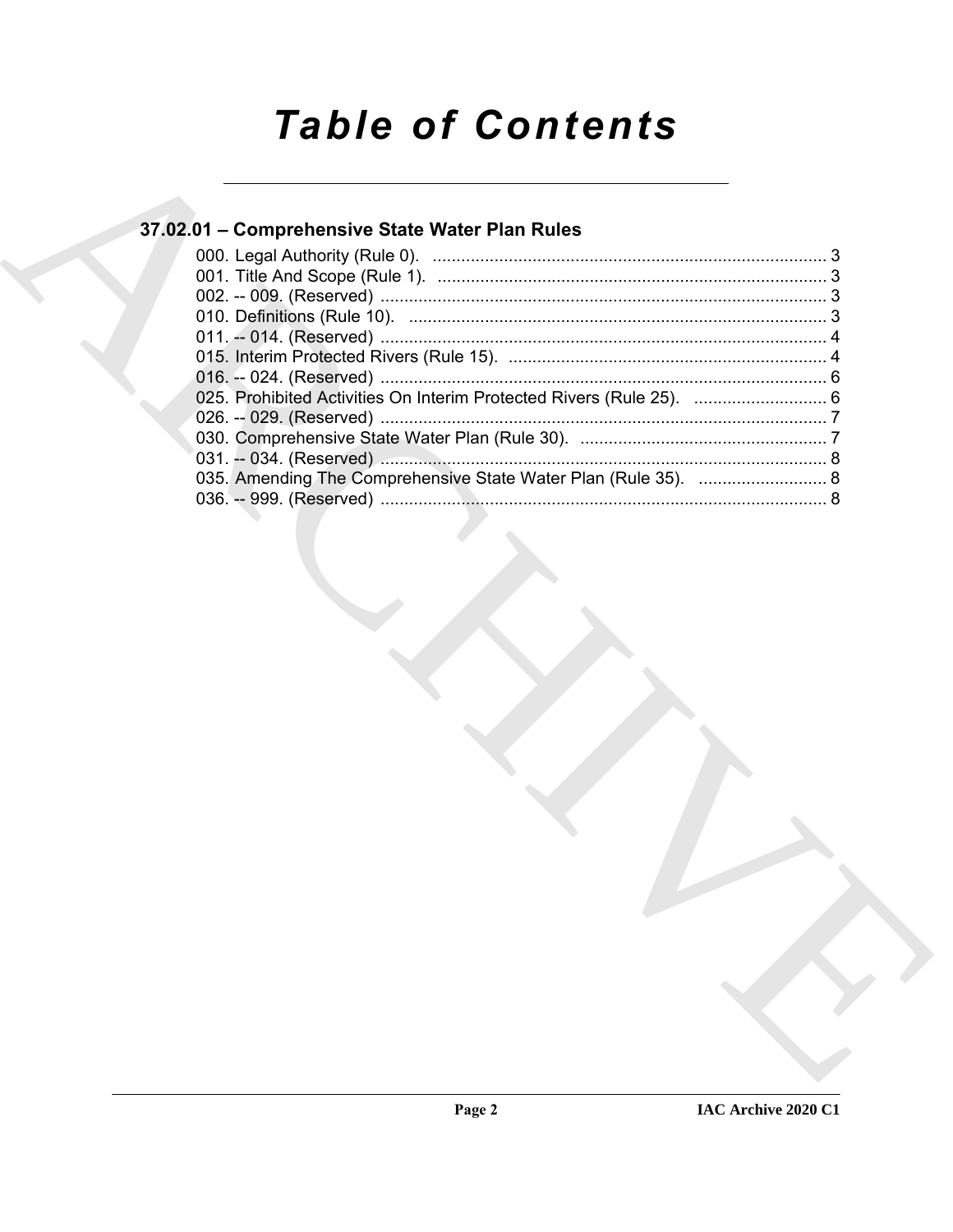#### **37.02.01 – COMPREHENSIVE STATE WATER PLAN RULES**

#### <span id="page-2-17"></span><span id="page-2-1"></span><span id="page-2-0"></span>**000. LEGAL AUTHORITY (RULE 0).**

The Board promulgates these rules pursuant to authority provided by Sections 42-1734D and 67-5203, Idaho Code. (7-1-93)

#### <span id="page-2-18"></span><span id="page-2-2"></span>**001. TITLE AND SCOPE (RULE 1).**

The Board geomission lines theorem is a subset previously by solving 42-1734) and 83-220, Islam (2-18)<br>
WE THE ARCHIVER IN the space of the space of the space of the space of the space of the space of the space of the spa **01. Title**. The 1988 Idaho Legislature passed House Bill 780, 1988 Session Laws, ch. 370, p. 1090, amending Chapter 17, Title 42, Idaho Code, effective July 1, 1988, to provide for the development of a comprehensive state water plan which may include protected rivers designated either as natural or recreational rivers. The legislative purpose states that selected rivers possessing outstanding fish and wildlife, recreational, aesthetic, historic, cultural, natural or geologic values should be protected for the public benefit and enjoyment. The legislation provides that a waterway may be designated as an interim protected river prior to the preparation of a comprehensive plan for the waterway. (7-1-93)

**02. Scope**. The purpose of these rules is to establish the procedures used by the Idaho Water Resource Board for designating a waterway as an interim protected river, adopting a comprehensive plan for a waterway, and providing adequate notice of any petitions filed or actions contemplated pursuant to the State Comprehensive Water Plan Act, 1988 Sess. Laws, ch. 370, p. 1090, codified as Sections 42-1730--1731 and 42-1734A--1734I, Idaho Code. (7-1-93)

#### <span id="page-2-3"></span>**002. -- 009. (RESERVED)**

#### <span id="page-2-4"></span>**010. DEFINITIONS (RULE 10).**

<span id="page-2-6"></span><span id="page-2-5"></span>**01. Alteration**. Any activity using mechanized equipment that moves or overturns gravel or earth. (7-1-93)

<span id="page-2-8"></span><span id="page-2-7"></span>**02. Board**. The Idaho Water Resource Board. (7-1-93)

**03. Comprehensive State Water Plan**. The plan adopted by the Board pursuant to Section 42-1734A, Idaho Code, or a component of such plan developed for a particular water resource, waterway or waterways and approved by the Legislature. (7-1-93) approved by the Legislature.

<span id="page-2-10"></span><span id="page-2-9"></span>**04. Director**. The director of the Idaho Department of Water Resources. (7-1-93)

**05. Dredge or Placer Mining**. Any dredge or other placer mining operation to recover minerals with the use of a dredge boat or sluice washing plant whether fed by bucket line as a part of such dredge or by a separate dragline or any other method including, but not limited to, suction dredges that are capable of moving more than two (2) cubic yards per hour of earth material. (7-1-93)

<span id="page-2-11"></span>Hydropower Project. Any development that uses a flow of water as a source of electrical or mechanical power, or that regulates the flow of water for the purpose of generating electrical or mechanical power. A hydropower project development includes all powerhouses, dams, water conduits, transmission lines, water impoundments, roads, and other appurtenant works and structures. (7-1-93)

<span id="page-2-12"></span>**07. Interim Protected River**. A waterway designated pursuant to Section 42-1734D or 42-1734H, Idaho Code, as protected for up to two (2) years while a component of the comprehensive state water plan is prepared for that waterway.

<span id="page-2-13"></span>**08.** Natural River. A waterway that possesses outstanding fish and wildlife, recreation, geologic or aesthetic values, is free of substantial existing man-made impoundments, dams or other structures, and has riparian areas that are largely undeveloped, although accessible in places by trails and roads. (7-1-93) areas that are largely undeveloped, although accessible in places by trails and roads.

<span id="page-2-15"></span>**09. Publicize**. To notify the public through press releases to the media, published notice in local, regional or statewide publications, and other procedures, as may be appropriate to inform and notify the local and general public of an impending action or decision. general public of an impending action or decision.

**10. Protected River**. A waterway protected in the comprehensive state water plan by designation as either a natural river or a recreational river. (7-1-93)

<span id="page-2-16"></span><span id="page-2-14"></span>**11. Recreational River**. A waterway that possesses outstanding fish and wildlife, recreation, geologic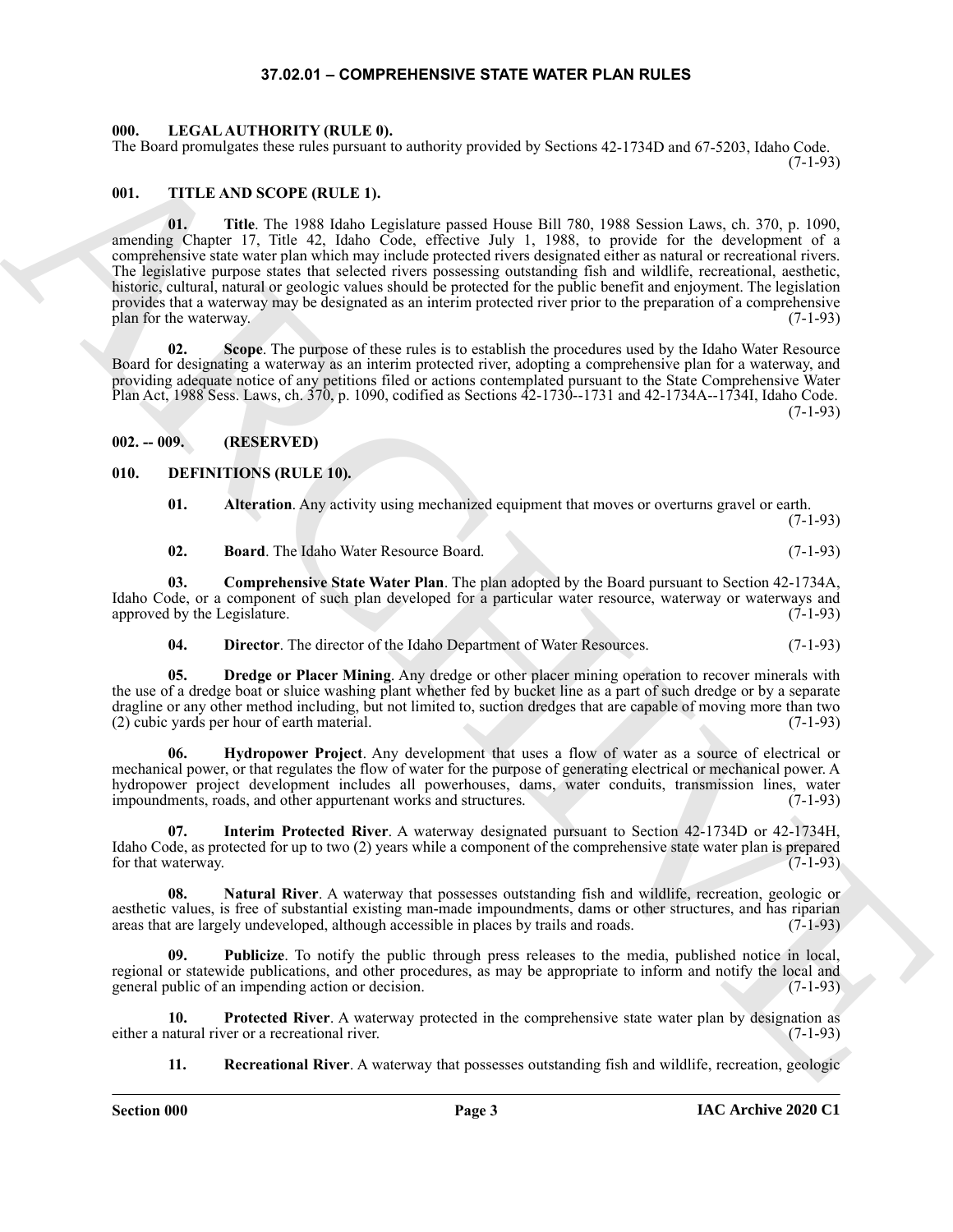#### <span id="page-3-12"></span><span id="page-3-11"></span><span id="page-3-10"></span><span id="page-3-9"></span><span id="page-3-8"></span><span id="page-3-7"></span><span id="page-3-6"></span><span id="page-3-5"></span><span id="page-3-4"></span><span id="page-3-3"></span><span id="page-3-1"></span><span id="page-3-0"></span>**015. INTERIM PROTECTED RIVERS (RULE 15).**

<span id="page-3-2"></span>

|                                 | <b>Department of Water Resources</b>                                                                                                                                                                                                                              | <b>Comprehensive State Water Plan Rules</b> |  |
|---------------------------------|-------------------------------------------------------------------------------------------------------------------------------------------------------------------------------------------------------------------------------------------------------------------|---------------------------------------------|--|
| of the waterway.                | or aesthetic values, and might include some man-made development within the waterway or within the riparian area                                                                                                                                                  | $(7-1-93)$                                  |  |
| 12.<br>waterway.                | Riparian Area. That area within one hundred (100) feet of the mean highwater mark of a                                                                                                                                                                            | $(7-1-93)$                                  |  |
| 13.                             | State Agency. Any board, commission, department or executive agency of the state of Idaho.                                                                                                                                                                        | $(7-1-93)$                                  |  |
| 14.<br>waterway.                | Stream Bed. A natural water course of perceptible extent with definite bed and banks that confines<br>and conducts the water of a waterway that lies below and between the ordinary high water mark on either side of that                                        | $(7-1-93)$                                  |  |
| 15.<br>tributary thereof.       | Waterway. A river, stream, creek, lake or spring, or a portion thereof, and does not include any                                                                                                                                                                  | $(7-1-93)$                                  |  |
| $011. - 014.$                   | (RESERVED)                                                                                                                                                                                                                                                        |                                             |  |
| 015.                            | <b>INTERIM PROTECTED RIVERS (RULE 15).</b>                                                                                                                                                                                                                        |                                             |  |
| 01.<br>protected rivers:        | Legislative Directive. Pursuant to the legislative directive of Section 42-1734H, Idaho Code, the<br>Board by resolution at a regularly scheduled meeting on July 1, 1988, designated the following waterways as interim                                          | $(7-1-93)$                                  |  |
| a.                              | Priest River, from the Canadian Border to the confluence of Priest Lake;                                                                                                                                                                                          | $(7-1-93)$                                  |  |
| b.                              | South Fork of the Boise River, from Anderson Ranch Dam to Neal Bridge;                                                                                                                                                                                            | $(7-1-93)$                                  |  |
| c.                              | Snake River, from Section 5, Township 11 South, Range 20 East, B.M. to King Hill;                                                                                                                                                                                 | $(7-1-93)$                                  |  |
| d.                              | The following waterways within the Payette River Basin:                                                                                                                                                                                                           | $(7-1-93)$                                  |  |
| i.                              | North Fork of the Payette River, from Cabarton Bridge to Banks;                                                                                                                                                                                                   | $(7-1-93)$                                  |  |
| ii.                             | South Fork of the Payette River, from the Sawtooth Wilderness Boundary to Banks;                                                                                                                                                                                  | $(7-1-93)$                                  |  |
| iii.                            | Main Payette River, from Banks to Black Canyon Dam; and                                                                                                                                                                                                           | $(7-1-93)$                                  |  |
| e.                              | Henry's Fork of the Snake River from its point of origin at Henry's Lake to the point of its<br>confluence with the backwaters of Ashton Reservoir.                                                                                                               | $(7-1-93)$                                  |  |
| 02.                             | Designation. Prior to the adoption of a comprehensive plan for a waterway the board may<br>designate a waterway as an interim protected river.                                                                                                                    | $(7-1-93)$                                  |  |
| 03.<br>upon its own initiative. | Board Initiative. The board may consider a waterway for designation as an interim protected river                                                                                                                                                                 | $(7-1-93)$                                  |  |
| 04.                             | Petitions. The board will accept petitions requesting the board to designate a waterway as an<br>interim protected river only from a state agency. The acceptability of a petition requiring clarification or corrections<br>shall be determined by the director. | $(7-1-93)$                                  |  |
| 05.                             | Form. Petitions shall be in writing, signed by the agency head, and shall describe the waterway, or<br>portion thereof, requested to be designated as an interim protected river.                                                                                 | $(7-1-93)$                                  |  |
| 06.                             | Filing. Petitions shall be filed with the director. No petition will be considered by the board at a<br>board meeting unless filed with the director at least thirty (30) days prior to such board meeting.                                                       | $(7-1-93)$                                  |  |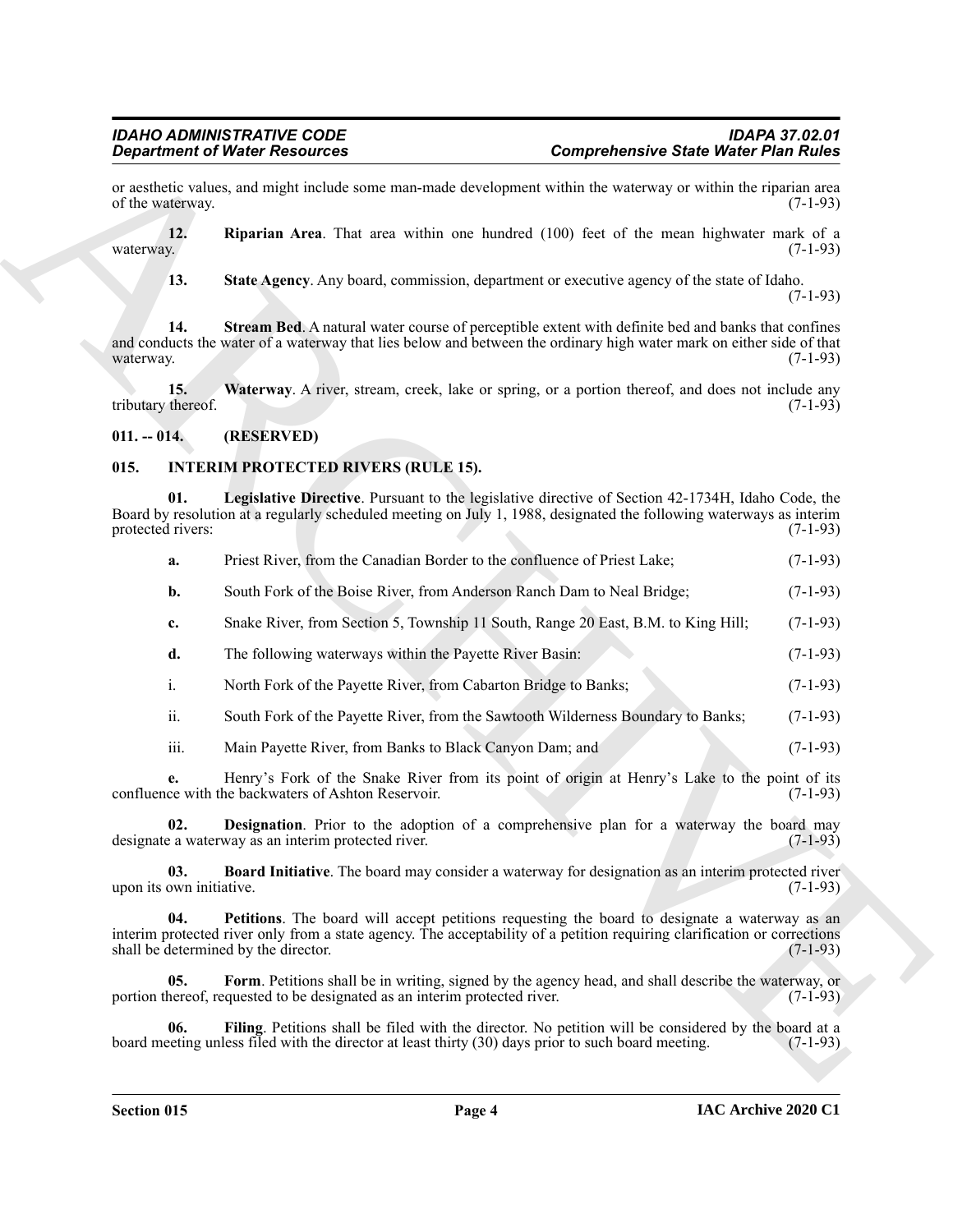<span id="page-4-3"></span>**07.** Notice of Consideration. The petitioning agency will be notified at least ten (10) days prior to the meeting of the time, place, and agenda for the board meeting at which the petition will first be considered. (7-1-93)

**08. Board Agenda**. The board agenda will include time for representatives of the petitioning agency to describe the affected waterway and the agency's reasons for seeking interim protection for that waterway. (7-1-93)

<span id="page-4-5"></span><span id="page-4-4"></span><span id="page-4-1"></span><span id="page-4-0"></span>**09. Public Notice**. The board will publicize the proposed interim designation of the waterway.(7-1-93)

**10. Public Input**. The board will hold either a public information meeting or a hearing, as the board deems appropriate, to obtain public input on the merits of a proposed interim protected river designation. The board is not limited to one (1) meeting or hearing, and may elect to hold more than one (1) of each, or any combination thereof, as the board deems appropriate. (7-1-93)

**11. Board Determination**. At a board meeting not more than six (6) months after a petition for interim protected river designation has been filed with the director, the board shall determine whether the nominated waterway merits designation as an interim protected river. The results of the board decision, including identification of any prohibited activities under Rule 25, shall be publicized. (7-1-93) of any prohibited activities under Rule 25, shall be publicized.

**a.** Basis of Determination. Designation of a waterway as an interim protected river shall be based upon a determination by the board that: (7-1-93)

i. It is probable that the waterway would be designated a protected river in the comprehensive state water plan; and  $(7-1-93)$ 

ii. Interim protected river status is necessary to protect the values that would support such waterway's ion as a protected river in a comprehensive state water plan. (7-1-93) designation as a protected river in a comprehensive state water plan.

**b.** Staff and Funding Considerations. Since the designation of a waterway as an interim protected river is limited to a term of two (2) years, unless extended by law, the board shall consider in its determination process the availability of staff and funding to complete a comprehensive plan for the designated waterway during the two (2) years following designation.

**c.** Repeat Filing of Denied Petitions. If the board determines not to afford interim protection to a nominated waterway, the board shall not subsequently entertain petitions seeking interim designation for that same<br>waterway for a period of one (1) year from the date of board action. (7-1-93) waterway for a period of one  $(1)$  year from the date of board action.

<span id="page-4-6"></span>**d.** Lack of Review. There shall be no review of any board decision rejecting or accepting a nomination for an interim protected waterway. (7-1-93)

*General content of Ministers* (*Some because of Content of Ministers* (*Some because of Ministers* (*Some because of Alexandro Content of Alexandro Content of Alexandro Content of Alexandro Content of Alexandro Content* **12. Relation to Comprehensive Water Plan**. If a waterway is designated as an interim protected river, then the board shall, pursuant to Subsection 6 of Section 42-1734D, Idaho Code, proceed to prepare a comprehensive state water plan for the waterway. The board shall in preparing the state comprehensive water plan for the waterway consider, after review of all relevant factors contained in Section 42-1734A, Idaho Code, whether the designation should continue or whether modification of the designation is warranted. (7-1-93) should continue or whether modification of the designation is warranted.

<span id="page-4-2"></span>**13. Duration of Interim Protected Status**. The designation of a waterway as an interim protected river shall remain in effect, pursuant to Subsection 4 of Section 42-1734D, Idaho Code, until the earliest of: (7-1-93)

**a.** The adoption of a comprehensive state water plan for the waterway designated as an interim fiver; protected river;

**b.** Two (2) years following the designation of an interim protected river unless extended by law.

(7-1-93)

- **c.** The revocation of a waterway's interim protected river status by law. (7-1-93)
- <span id="page-4-7"></span>**14. Subsequent Designations**. If the designation of a waterway as an interim protected river is either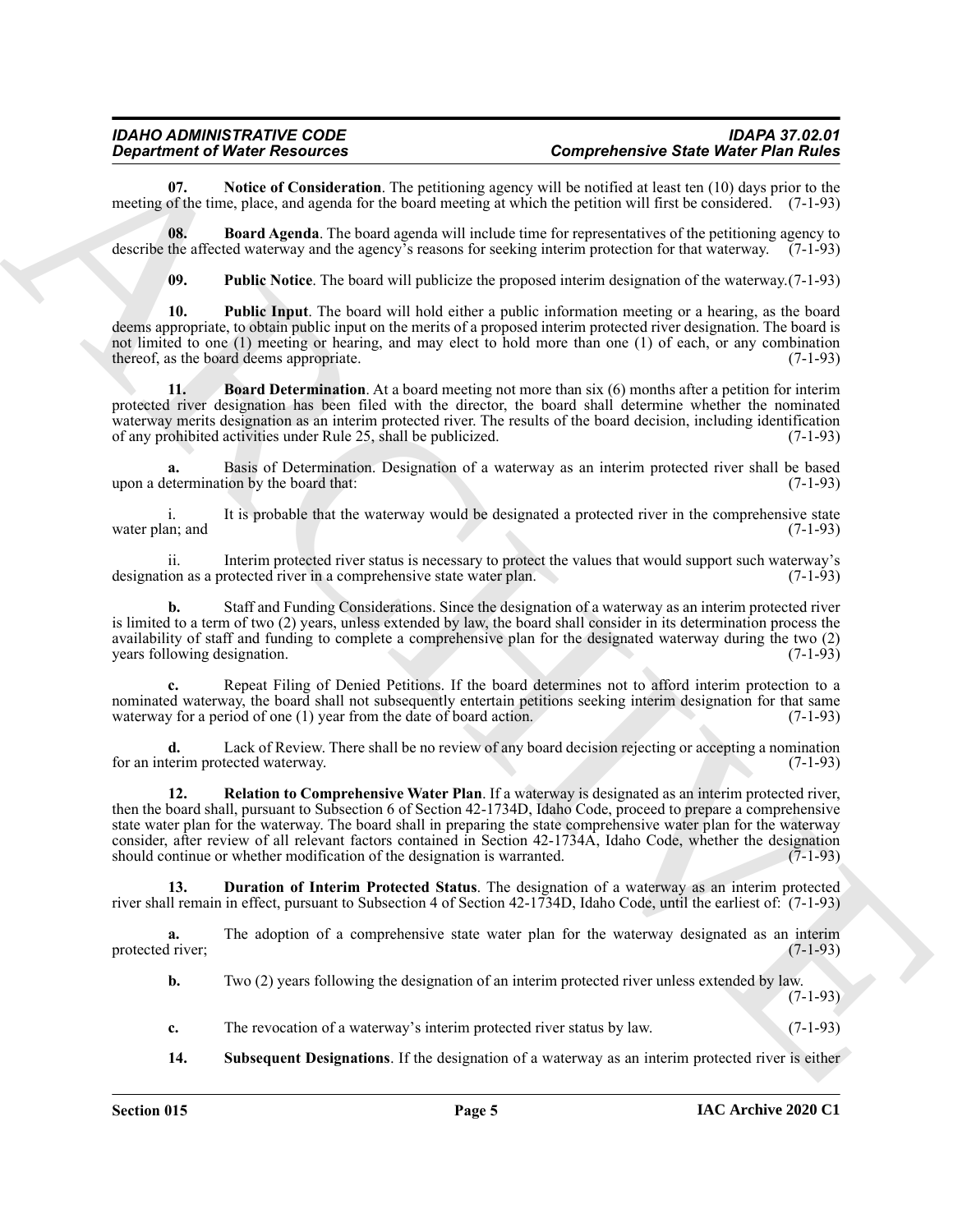#### <span id="page-5-0"></span>**016. -- 024. (RESERVED)**

#### <span id="page-5-9"></span><span id="page-5-8"></span><span id="page-5-7"></span><span id="page-5-6"></span><span id="page-5-5"></span><span id="page-5-4"></span><span id="page-5-3"></span><span id="page-5-2"></span><span id="page-5-1"></span>**025. PROHIBITED ACTIVITIES ON INTERIM PROTECTED RIVERS (RULE 25).**

|                                                                                                                                                                                                                                                                                                   | <b>Department of Water Resources</b>                                      |                                                                                                                                                                                                                                                                                                                                                                                                                                                       | <b>Comprehensive State Water Plan Rules</b> |  |
|---------------------------------------------------------------------------------------------------------------------------------------------------------------------------------------------------------------------------------------------------------------------------------------------------|---------------------------------------------------------------------------|-------------------------------------------------------------------------------------------------------------------------------------------------------------------------------------------------------------------------------------------------------------------------------------------------------------------------------------------------------------------------------------------------------------------------------------------------------|---------------------------------------------|--|
| revoked by law, or terminated as provided in Section 42-1734D, Idaho Code, then the waterway shall not be eligible<br>for designation as an interim protected river for a period of two (2) years following the revocation or termination of<br>its interim protected river status.<br>$(7-1-93)$ |                                                                           |                                                                                                                                                                                                                                                                                                                                                                                                                                                       |                                             |  |
| $016. - 024.$                                                                                                                                                                                                                                                                                     | (RESERVED)                                                                |                                                                                                                                                                                                                                                                                                                                                                                                                                                       |                                             |  |
| 025.                                                                                                                                                                                                                                                                                              |                                                                           | <b>PROHIBITED ACTIVITIES ON INTERIM PROTECTED RIVERS (RULE 25).</b>                                                                                                                                                                                                                                                                                                                                                                                   |                                             |  |
| 01.<br>prohibited:                                                                                                                                                                                                                                                                                |                                                                           | Board Identification. Upon designating a waterway for interim protected river status, the board<br>shall indicate which of the following activities listed in Subsection $\bar{5}$ of Section $\bar{4}2$ -1734A, Idaho Code, shall be                                                                                                                                                                                                                 | $(7-1-93)$                                  |  |
| a.                                                                                                                                                                                                                                                                                                | Construction or expansion of dams or impoundments;                        |                                                                                                                                                                                                                                                                                                                                                                                                                                                       | $(7-1-93)$                                  |  |
| b.                                                                                                                                                                                                                                                                                                | Construction of hydropower projects;                                      |                                                                                                                                                                                                                                                                                                                                                                                                                                                       | $(7-1-93)$                                  |  |
| $c_{\cdot}$                                                                                                                                                                                                                                                                                       | Construction of water diversion works;                                    |                                                                                                                                                                                                                                                                                                                                                                                                                                                       | $(7-1-93)$                                  |  |
| d.                                                                                                                                                                                                                                                                                                | Dredge or placer mining;                                                  |                                                                                                                                                                                                                                                                                                                                                                                                                                                       | $(7-1-93)$                                  |  |
| e.                                                                                                                                                                                                                                                                                                | Alterations of the stream bed; and                                        |                                                                                                                                                                                                                                                                                                                                                                                                                                                       | $(7-1-93)$                                  |  |
| f.                                                                                                                                                                                                                                                                                                | Mineral or sand and gravel extraction within the stream bed.              |                                                                                                                                                                                                                                                                                                                                                                                                                                                       | $(7-1-93)$                                  |  |
| 02.                                                                                                                                                                                                                                                                                               | values supporting a waterway's designation as an interim protected river. | Petitions to Exempt Specific Action or Projects. Any person who is the owner, operator, or<br>authorized official of an organization proposing to undertake or construct a prohibited activity or project may petition<br>the board seeking a determination that the particular proposed action or project will not significantly impair the                                                                                                          | $(7-1-93)$                                  |  |
| a.                                                                                                                                                                                                                                                                                                | petitioner, and describe the proposed action or project and its location. | Form. Petitions shall be in writing, signed by the owner, operator, or designated official of the                                                                                                                                                                                                                                                                                                                                                     | $(7-1-93)$                                  |  |
| b.                                                                                                                                                                                                                                                                                                |                                                                           | Filing. Petitions shall be filed with the director. No petition will be considered by the board at a<br>board meeting unless filed with the director at least thirty (30) days prior to such board meeting.                                                                                                                                                                                                                                           | $(7-1-93)$                                  |  |
| 03.                                                                                                                                                                                                                                                                                               |                                                                           | Notice of Consideration. Petitioning parties will be notified at least ten (10) days prior to the<br>meeting of the time, place, and agenda for the board meeting at which their petition will first be considered. (7-1-93)                                                                                                                                                                                                                          |                                             |  |
| 04.                                                                                                                                                                                                                                                                                               |                                                                           | <b>Board Agenda</b> . The board agenda will include time for the petitioner or his representative to<br>describe the affected waterway or stream reach and to explain how the particular proposed action or project would not<br>significantly impair the values supporting a waterway's designation as an interim protected river.                                                                                                                   | $(7-1-93)$                                  |  |
| 05.<br>as an interim protected river.                                                                                                                                                                                                                                                             |                                                                           | <b>Public Notice.</b> The board will publicize the fact that the board is considering exempting the<br>particular proposed action or project from one or more of the activities prohibited by the designation of the waterway                                                                                                                                                                                                                         | $(7-1-93)$                                  |  |
| 06.<br>Rule Subsection 025.07.                                                                                                                                                                                                                                                                    |                                                                           | <b>Public Input.</b> The board will hold a public hearing, and may hold one (1) or more information<br>meetings in the affected area if the board deems this to be appropriate, to obtain public input on the merits of a<br>proposed exemption. The public hearing may be scheduled in conjunction with the board meeting provided for in                                                                                                            | $(7-1-93)$                                  |  |
| 07.                                                                                                                                                                                                                                                                                               |                                                                           | <b>Board Determination.</b> At a board meeting not more than four (4) months after a petition for<br>exemption from the prohibitions of interim protected river status has been received by the director, the board shall<br>determine whether the proposed action or project would impair those values being protected by interim designation.<br>In unusual circumstances, the board may extend the four (4) month period allowed for board action. | $(7-1-93)$                                  |  |
|                                                                                                                                                                                                                                                                                                   |                                                                           |                                                                                                                                                                                                                                                                                                                                                                                                                                                       |                                             |  |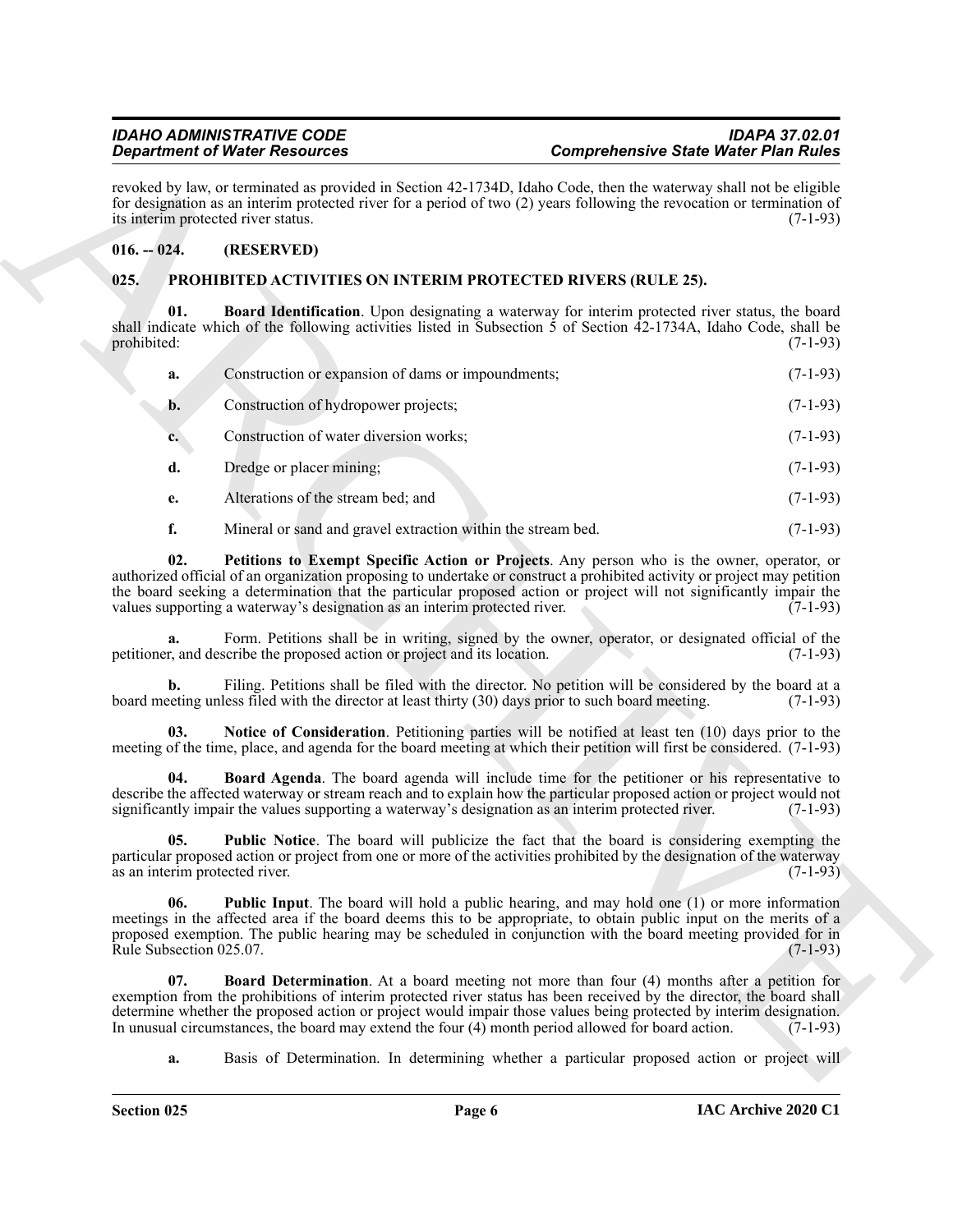#### *IDAHO ADMINISTRATIVE CODE IDAPA 37.02.01 Department of Water Resources Comprehensive State Water Plan Rules*

significantly impair the values supporting a waterway's designation as an interim protected river, the board may consider any relevant information including environmental impact statements, technical studies and any other relevant comments or recommendations prepared for use before other state or federal agencies. The burden shall be on the petitioner to show that the proposed action will not impair those values supporting a waterway's designation as an interim protected river. (7-1-93) an interim protected river.

**b.** Approved Exemptions -- Conditions. If the board determines the proposed action or project will not significantly impair the values supporting the waterway's designation as an interim protected river, then the proposed action or project shall be allowed to proceed, except that the board, after consultation with relevant state agencies, may impose appropriate conditions on such action or project, and shall advise any affected regulatory agency of such conditions. (7-1-93)

**c.** Emergency Waiver. The board delegates to the director the authority to determine if immediate action is required because of a potential for loss of life, damage to structures, or damage to public utilities or thoroughfares. In such cases alterations of a stream bed shall be allowed even though otherwise prohibited by board action. Such alterations shall meet all other applicable state law. (7-1-93)

<span id="page-6-5"></span>**08. Judicial Review**. Pursuant to Subsection 5 of Section 42-1734D, Idaho Code, an aggrieved party may seek judicial review of the board's decision in accordance with Sections 67-5215 and 67-5216, Idaho Code. (7-1-93)

#### <span id="page-6-0"></span>**026. -- 029. (RESERVED)**

#### <span id="page-6-3"></span><span id="page-6-2"></span><span id="page-6-1"></span>**030. COMPREHENSIVE STATE WATER PLAN (RULE 30).**

*Dependents of Newton Resolution*, the state of the proportionistic state Weight Press Constrainers of the Resolution<br>
Analysis of Newton Resolution Constrainers (and the state of the state of the state of Newton Resolu **01. Planning Authority**. Pursuant to the provisions of Sections 42-1734A and 42-1734B, Idaho Code, the board shall, subject to legislative approval, progressively formulate, adopt and implement a comprehensive state water plan for conservation, development, management and optimum use of all unappropriated water resources and waterways of the state in the public interest. As part of the comprehensive state water plan, the board may designate selected waterways as protected rivers. The comprehensive state water plan shall contain a description of existing and planned uses, and the impact of such uses at the local, state, and regional level for those resources and uses identified in Subsection 3 of Section 42-1734A, Idaho Code. The plan shall quantify, insofar as possible, the unappropriated waters of the planning area, and shall plan the allocation of such waters among the various competing uses. (7-1-93)

**a.** Coordination. The comprehensive state water plan shall be based upon studies and public hearings in affected areas. In addition, the board will encourage the cooperation, participation and assistance of the state departments of Lands, Parks and Recreation, Fish and Game, Health and Welfare, and Transportation, as well as federal agencies, local units of government, and affected Indian tribes. (7-1-93)

**b.** Local Advisory Group. The board will seek the involvement of volunteers from the geographic area to be affected by a portion of the comprehensive water plan. These volunteers shall constitute a local advisory group that shall inform the board of local concerns. (7-1-93)

<span id="page-6-4"></span>**02. Public Hearings**. Prior to developing a comprehensive plan for any waterway, river basin, drainage area, river reach, ground water aquifer or other geographic area, the board will hold at least one information meeting in the affected area at which all interested parties will be given the opportunity to advise the board on the scope of the proposed planning effort. Prior to adopting a comprehensive plan for any area the board will hold at least one (1) hearing in the affected area at which all interested parties will be given the opportunity to appear or to present written testimony in response to published proposals for adoption of a comprehensive plan. (7-1-93)

**a.** Public Notice. The board will publicize both information meetings and hearings that impact on the development or adoption of a comprehensive plan for any area. (7-1-93)

**b.** Written Comments. A minimum of sixty (60) days shall be allowed by the board between the announcing of a proposal for the adoption of a comprehensive state water plan or any component thereof and the close of the comment period for such proposed action. (7-1-93)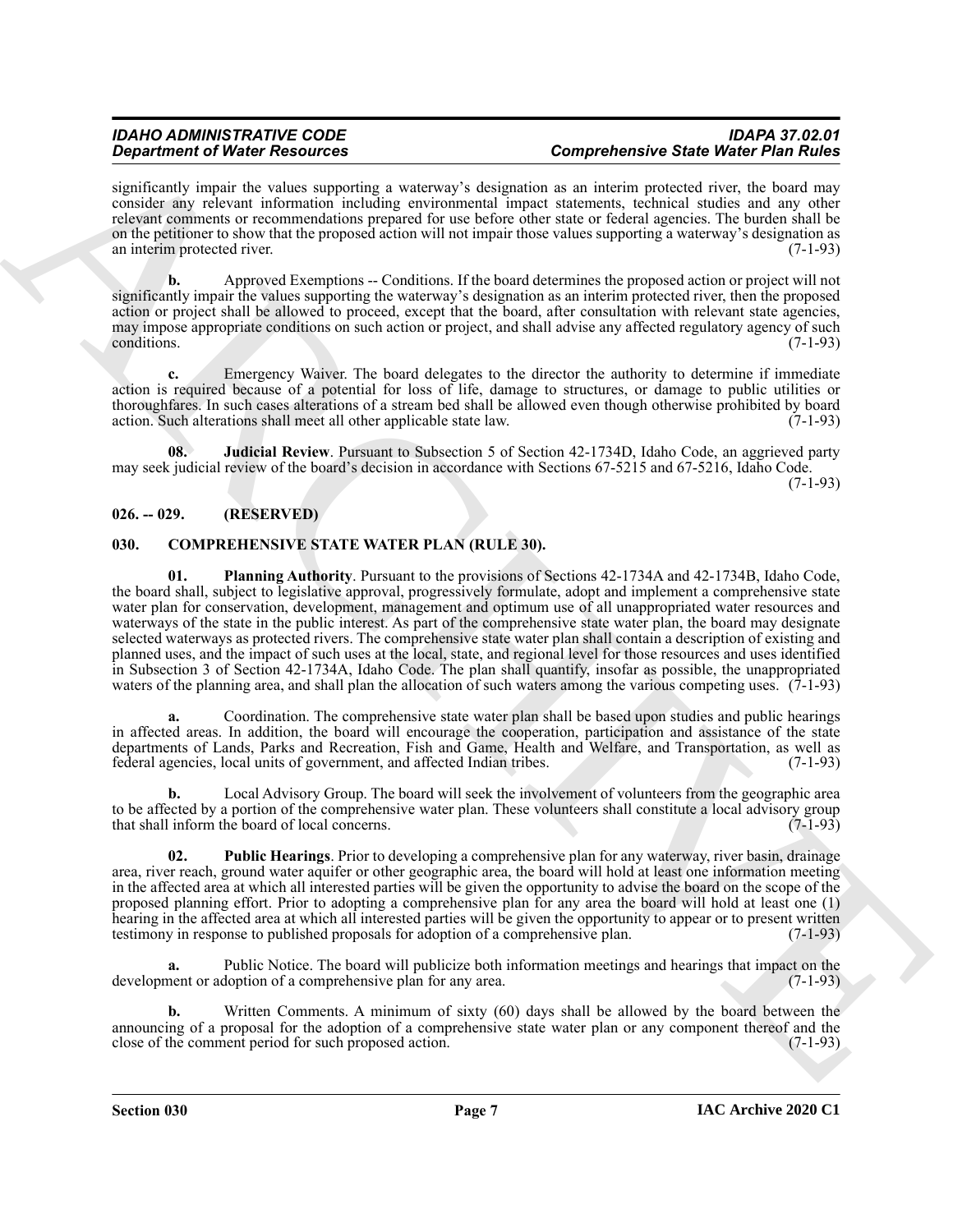<span id="page-7-15"></span>**03. Legislative Review**. Upon adoption of a comprehensive state water plan or any component thereof, the board shall present such plan for review to the Idaho legislature at the next regular legislative session following  $\alpha$  adoption. (7-1-93)

#### <span id="page-7-0"></span>**031. -- 034. (RESERVED)**

#### <span id="page-7-3"></span><span id="page-7-1"></span>**035. AMENDING THE COMPREHENSIVE STATE WATER PLAN (RULE 35).**

<span id="page-7-13"></span>**01. Petitions**. The board will accept written petitions seeking amendment of the comprehensive state water plan only from a state agency. (7-1-93)

<span id="page-7-10"></span>**02.** Form. Petitions shall be in writing, signed by the agency head, and shall describe those portions of prehensive water plan to be amended and the reasons for the proposed amendments. (7-1-93) the comprehensive water plan to be amended and the reasons for the proposed amendments.

<span id="page-7-9"></span>**03.** Filing. Petitions shall be filed with the director. No petition shall be considered by the board at a setting unless filed with the director at least thirty (30) days prior to such board meeting. (7-1-93) board meeting unless filed with the director at least thirty (30) days prior to such board meeting.

<span id="page-7-12"></span>**04. Notice of Consideration**. The petitioning state agency will be notified at least ten (10) days prior to the meeting of the time, place, and agenda for the board meeting at which the agency's petition will first be considered. (7-1-93)

<span id="page-7-6"></span>**05. Board Agenda**. The board agenda will include time for representatives of the petitioning agency to why amending the comprehensive state water plan is considered necessary. (7-1-93) explain why amending the comprehensive state water plan is considered necessary.

<span id="page-7-7"></span>**06. Board Determination**. At a board meeting not more than six (6) months after a petition to amend the comprehensive state water plan has been filed with the director, the board shall either commence action to amend the comprehensive plan or set forth its reason for denying the request in writing. (7-1-93)

<span id="page-7-4"></span>Amending Procedure. If the board chooses to amend the comprehensive state water plan, the board shall do so in the same manner as provided for adoption of the original plan. (7-1-93)

<span id="page-7-5"></span>**08. Amendment by Board Initiative**. Nothing in these rules shall prevent the board from reviewing and reevaluating portions of the plan upon its own initiative, and amending the plan in the same manner as provided for adoption of the original plan. (3-15-02)

<span id="page-7-14"></span><span id="page-7-8"></span>**09.** Requests to Amend. The board will entertain requests from individuals to amend a component of prehensive state water plan. (7-1-93) the comprehensive state water plan.

**Expansion of New Procedures** the New Happenbear and the New Happenbear and the New Happenbear and the New Happenbear and the New Happenbear and the New Happenbear and the New Happenbear and the New Happenbear and the New **10. Board Evaluation**. The board shall determine whether to consider a proposed amendment based on those factors contained in Section 42-1734A(3), Idaho Code, and their charge to plan for the conservation, development, management and optimum use of all unappropriated water resources and waterways of the state in the public interest. (7-1-93)

<span id="page-7-11"></span>**11. Legislative Review**. The board shall submit the comprehensive state water plan and any component thereof for a particular waterway, or any modification of the plan, to the legislature for review and<br>possible amendment by law at the next regular legislative session following adoption by the board. (7-1-93) possible amendment by law at the next regular legislative session following adoption by the board.

#### <span id="page-7-2"></span>**036. -- 999. (RESERVED)**